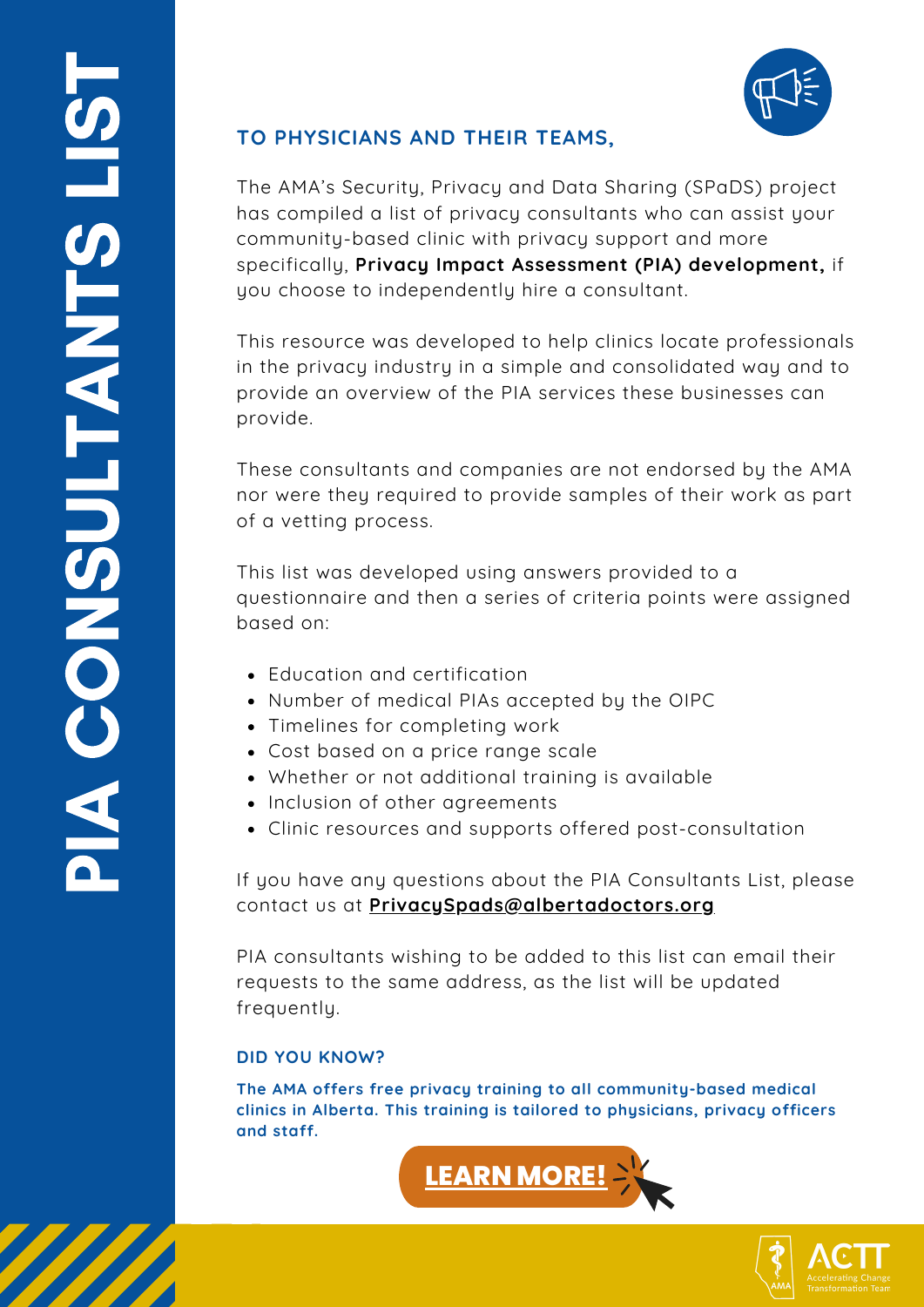



# **STEPS FOR SELECTING A PIA CONSULTANT**

- **1.** Determine what support is needed with this [Self-Assessment](https://www.albertanetcare.ca/learningcentre/documents/PIA-Update-Self-Assessment.pdf) Tool.
- Review the list of PIA consultants and relevant info. **2.** \*Note that the information provided by those on the list has not been vetted – it provides a starting point in your vendor selection process.
- Speak to colleagues who have worked with a PIA **3.** consultant in the past as great service in the past is the best predictor of future success.
- **4**. Interview a few PIA consultants and complete reference checks (ideally from community medical clinics), especially if the consultant was not referred by a colleague.
- Select a PIA consultant who is best able to meet the needs **5.** you have identified in Step 1.
- Agree on the terms of the service ahead of time in writing **6.** is preferable (e.g. a service agreement)

## **QUESTIONS TO CONSIDER WHEN INTERVIEWING A PIA CONSULTANT**

- Do you do a comprehensive review of the clinic's **1.** security and privacy context? How is this done?
- Do you work with clinic physicians or someone in the **2.** clinic to complete the PIA? How do you typically inform the whole team?
- **3** What are your timelines for completing a PIA? **.**
- **4.** What kind of training do you provide?
- What other services do you (your company) provide in **5.** addition to the PIA? Does that cost more?
- How much do your services cost? Please describe your cost **6.** structure.
- Can you provide references of other physicians you've **7.** done PIA work for in Alberta?

#### **DID YOU KNOW?**

**The AMA offers free privacy training to all community-based medical clinics in Alberta. This training is tailored to physicians, privacy officers and staff.**